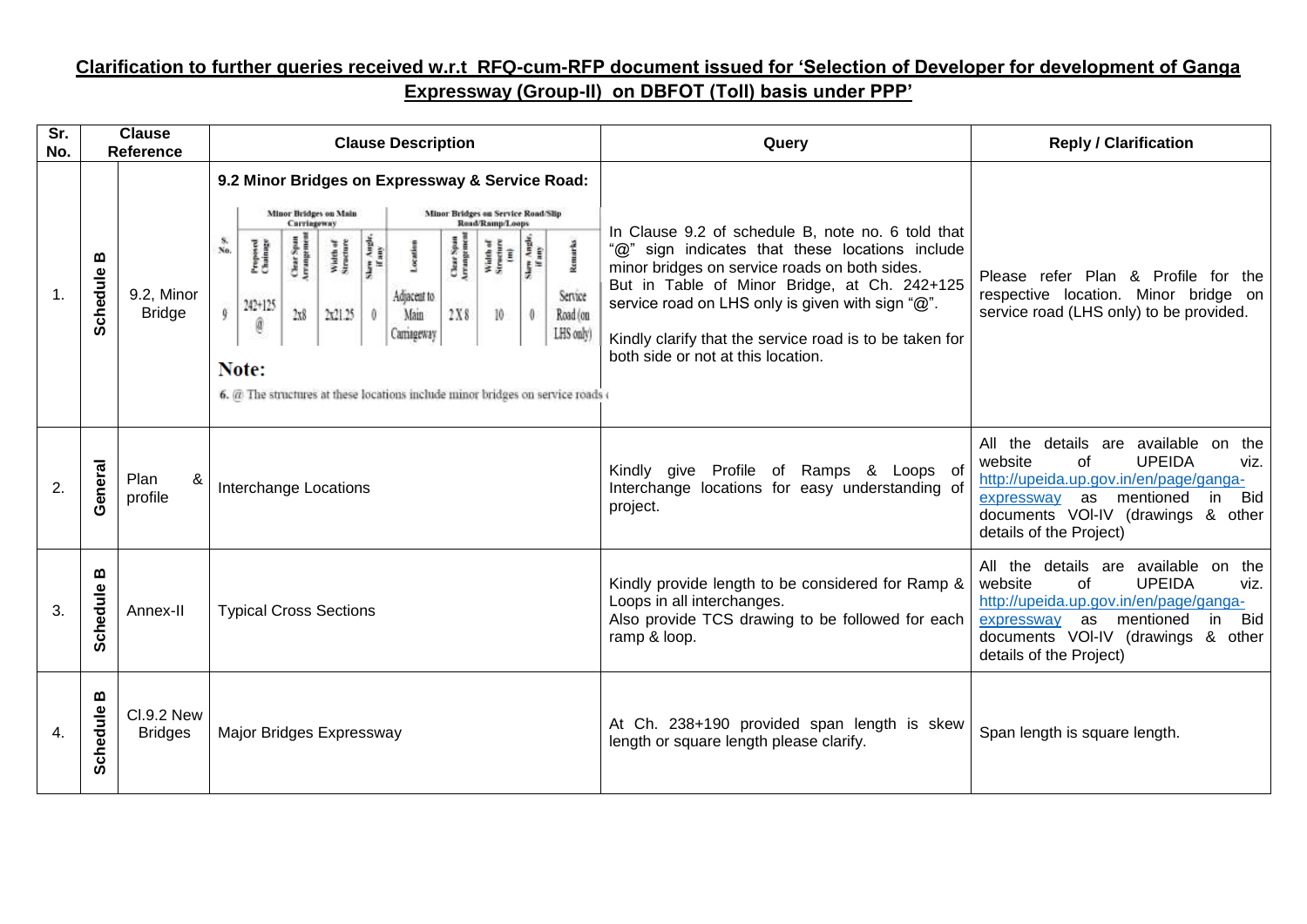| Sr.<br>No. | <b>Clause</b><br><b>Reference</b> |                            | <b>Clause Description</b> |                                                                                                                                                                                                                                                                |                                                                                 | Query                                                                                                                                                                                                                                 |                                                                                                                                                                                                                  | <b>Reply / Clarification</b>                                                                                                                                                |
|------------|-----------------------------------|----------------------------|---------------------------|----------------------------------------------------------------------------------------------------------------------------------------------------------------------------------------------------------------------------------------------------------------|---------------------------------------------------------------------------------|---------------------------------------------------------------------------------------------------------------------------------------------------------------------------------------------------------------------------------------|------------------------------------------------------------------------------------------------------------------------------------------------------------------------------------------------------------------|-----------------------------------------------------------------------------------------------------------------------------------------------------------------------------|
| 5.         | m<br>Schedule                     | Annex-IV                   | Service road details      | Provided service road stretches are not matching<br>with TCS table.<br>Kindly clarify the ambiguity and provide revised<br>Service road/TCS table.                                                                                                             |                                                                                 |                                                                                                                                                                                                                                       | In case of any ambiguity, please refer<br>plan & Profile.                                                                                                                                                        |                                                                                                                                                                             |
| 6.         | ≃<br>Schedule                     | Clause 9.2                 | Major Bridges Expressway  | In.<br>Such as<br>Sr.No.<br>$\overline{2}$                                                                                                                                                                                                                     | provided<br>Authority<br>from the schedule-B.<br>Chainage<br>157.356<br>207.740 | reference<br>arrangement drawing's span arrangement deviate<br><b>Schedule-B</b><br>3x35<br>3x30<br>Please clarify the span arrangement.                                                                                              | General<br>Ref. GAD<br>2x52.5<br>2x45.0                                                                                                                                                                          | Concessionaire shall have the liberty to<br>decide the span arrangements. However,<br>the minimum length of the Bridge as<br>mentioned in the Schedule is to be<br>adehered |
| 7.         | m<br>Schedule                     | Annex-II                   | Typical cross-sections    | As per the TCS table ROB Approach given from<br>187+902 to 188+298 as both side RE wall (TCS-J).<br>But as per clause 9.4 minimum 175m approach of<br>ROB to be provided with RE wall which is not<br>complying with TCS table kindly provide revised<br>data. |                                                                                 |                                                                                                                                                                                                                                       | All these data as are tentative & shall be<br>followed as per Approved GAD from<br>Railways department. However, RE wall<br>has to be provided upto full height as per<br>Gradient on the approaches of the ROB. |                                                                                                                                                                             |
| 8.         | Profile<br>and<br>Plan            | Schedule-<br>$\mathcal{C}$ | 254+200 Wayside amenities |                                                                                                                                                                                                                                                                |                                                                                 | Wayside amenities has been shown in P&P at<br>Ch.254+200 on RHS & 175+000 on LHS but there<br>is no scope given in schedule for the same.<br>Kindly clarify whether way side amenities comes<br>under the scope of contractor or not? |                                                                                                                                                                                                                  | Please refer Schedule-X for clarifications<br>regarding Wayside Amenities                                                                                                   |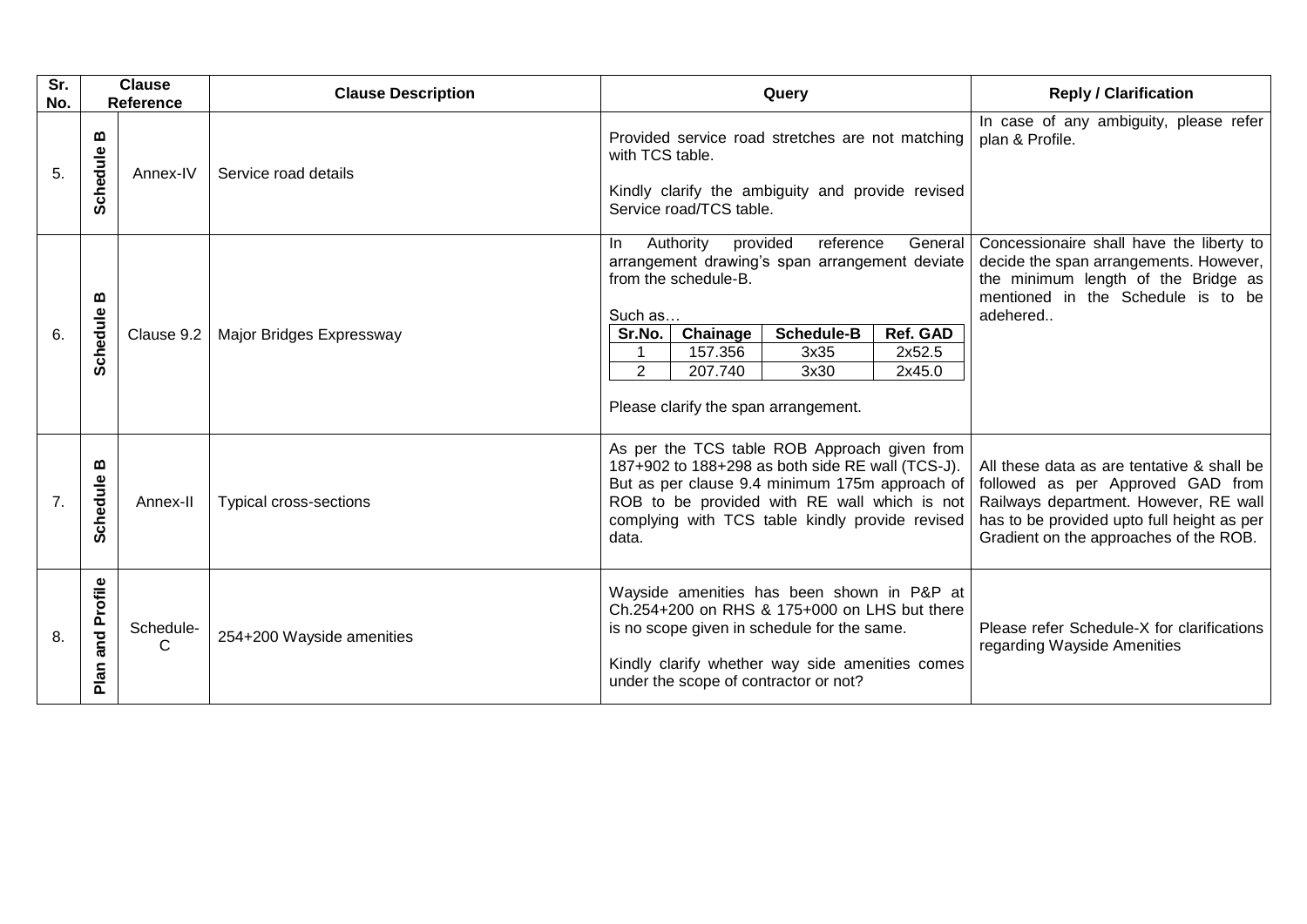| Sr.<br>No. | <b>Clause</b><br>Reference                    |                   | <b>Clause Description</b>                                                                                                                                                                                                                                                                                                                                            | Query                                                                                                                                                                                                                                                                                                                                                                                              | <b>Reply / Clarification</b>                                                                                                                          |
|------------|-----------------------------------------------|-------------------|----------------------------------------------------------------------------------------------------------------------------------------------------------------------------------------------------------------------------------------------------------------------------------------------------------------------------------------------------------------------|----------------------------------------------------------------------------------------------------------------------------------------------------------------------------------------------------------------------------------------------------------------------------------------------------------------------------------------------------------------------------------------------------|-------------------------------------------------------------------------------------------------------------------------------------------------------|
| 9.         | $\boldsymbol{\underline{\omega}}$<br>Schedule | 9. Culverts       | Note:<br>1. Location of culverts shall be finalized in consultation with Independent Engineer.<br>2. The culverts of same type and size as provided in expressway shall also be provided in<br>service road (one or both sides) as indicated in Plan & Profile drawing.<br>3. Special Vehicle loading as per IRC-6 is to be considered for design of all Structures. | As per note no 2 of clause "9. Culverts", the culvert<br>should be provided in service road as indicated in<br>plan and profile drawing.<br>Meanwhile, in following locations culverts on<br>service road is not shown in plan and<br>profile, 237+071, 252+110, 253+232, 286+171,<br>286+971, 287+935, 288+700.<br>Please clarify that this culvert should be provided at<br>service road or not? | Culvert has to be provided on the<br>Service road (one or the both sides) as<br>per site conditions.                                                  |
| 10.        | General                                       | Plan &<br>profile | Service road                                                                                                                                                                                                                                                                                                                                                         | Kindly provide the plan & profile of service roads.                                                                                                                                                                                                                                                                                                                                                | The bidder has to carryout due diligence<br>this regard according<br>to<br>site<br>in.<br>requirements at site at the time of actual<br>construction. |
| 11.        | $\pmb{\mathsf{m}}$<br>Schedule                | Annex V           | Details of Vehicular/ Light Vehicular/ Small Vehicular<br>Underpasses (VUPs/LVUPs/ SVUPs)                                                                                                                                                                                                                                                                            | PRAYAGRAJ<br>ROW  P.ROW  P.R<br>A A A A A A<br><b>LROWS</b><br>13800<br>The SVUP shown in Plan and Profile @ chainage<br>137+904 is not listed in the table of Annex V of<br>schedule B.<br>Kindly clarify the scope of this SVUP.                                                                                                                                                                 | SVUP has to be provided at 137+904.                                                                                                                   |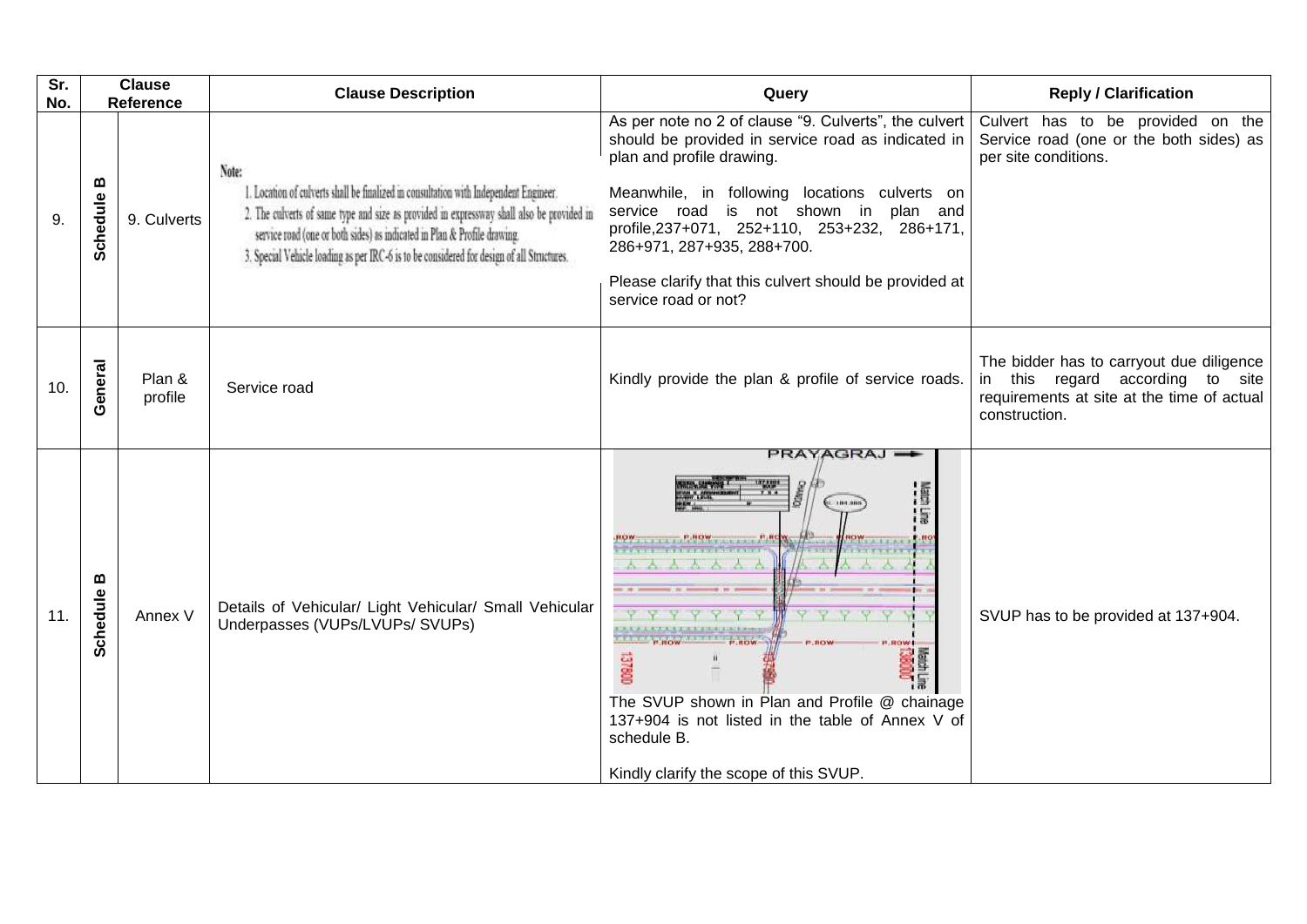| Sr.<br>No. | <b>Clause</b><br><b>Reference</b>        |                          | <b>Clause Description</b>                                                             | Query                                                                                                                                                                                                                                                                                                                                                                                                          | <b>Reply / Clarification</b>                                                                                                                                                                                                                                                                                                                                                                                                                                                                                                        |
|------------|------------------------------------------|--------------------------|---------------------------------------------------------------------------------------|----------------------------------------------------------------------------------------------------------------------------------------------------------------------------------------------------------------------------------------------------------------------------------------------------------------------------------------------------------------------------------------------------------------|-------------------------------------------------------------------------------------------------------------------------------------------------------------------------------------------------------------------------------------------------------------------------------------------------------------------------------------------------------------------------------------------------------------------------------------------------------------------------------------------------------------------------------------|
| 12.        | Profile<br>and<br>Plan                   |                          | Plan and profile                                                                      | 161+010 to 161+990 Plan and profile missing.<br>Kindly provide the same.                                                                                                                                                                                                                                                                                                                                       | The same shall be uploaded on the<br><b>UPEIDA</b><br>website<br>οf<br>viz.<br>http://upeida.up.gov.in/en/page/ganga-<br>expressway.                                                                                                                                                                                                                                                                                                                                                                                                |
| 13.        | ≃<br>H.<br>Schedule                      | 7.<br>Pavement<br>Design |                                                                                       | For Air Strip Rigid Pavement Design to operate<br>during emergency IAF operation, kindly provide<br>Aircraft Name / Type for Fighter Aircraft and<br>Transport Aircraft with max takeoff weight of 40 T<br>and 74 T respectively as stated in the Schedule.<br>The wheel configuration of the aircraft plays a<br>significant role in design of the airstrip and hence is<br>needed from design point of view. | The pavement for Airstrip including<br>paved shoulders shall be designed as<br>per the guidelines of FAA advisory<br>circulars (AC) 150/5320-6E "Airport<br>Pavement design & Evaluation" and<br>150/5335-6E" Standardized Method of<br>Reporting Airport Pavement Strength-<br>PCN" and design standards, guidelines,<br>circulars, and advisory of Indian Air<br>Force. The approval of pavement design<br>and other components related to airstrip<br>and its safety will be subject to final<br>approval from Indian Air Force. |
| 14.        | Clause 2b(vii)<br>of Schedule-C          |                          | Raised Pavement Markers, Reflective Pavement<br><b>Markers and Solar Studs</b>        | As per schedule C & Clause 10.5 of manual is not<br>clear, Kindly clarify solar powered road studs or<br>normal road studs to be provided the entire<br>expressway.                                                                                                                                                                                                                                            | Concessionaire shall have all the liberty<br>to use any type of Raised Pavement<br>Markers, Reflective Pavement Markers &<br>Solar Studs as per site conditions &<br>requirements.                                                                                                                                                                                                                                                                                                                                                  |
| 15.        | Clause 2(e) to<br>(g) of Schedule-<br>C. |                          | 2 (e) Highway Patrol Unit<br>2 (f) Emergency Medical Services<br>2 (g) Crane Services | Kindly provide required number of;<br><b>Traffic Aid post</b><br>a)<br><b>Medical Aid Post</b><br>b)<br><b>Vehicle Rescue Post</b><br>C)                                                                                                                                                                                                                                                                       | May be decided as per site conditions<br>during construction                                                                                                                                                                                                                                                                                                                                                                                                                                                                        |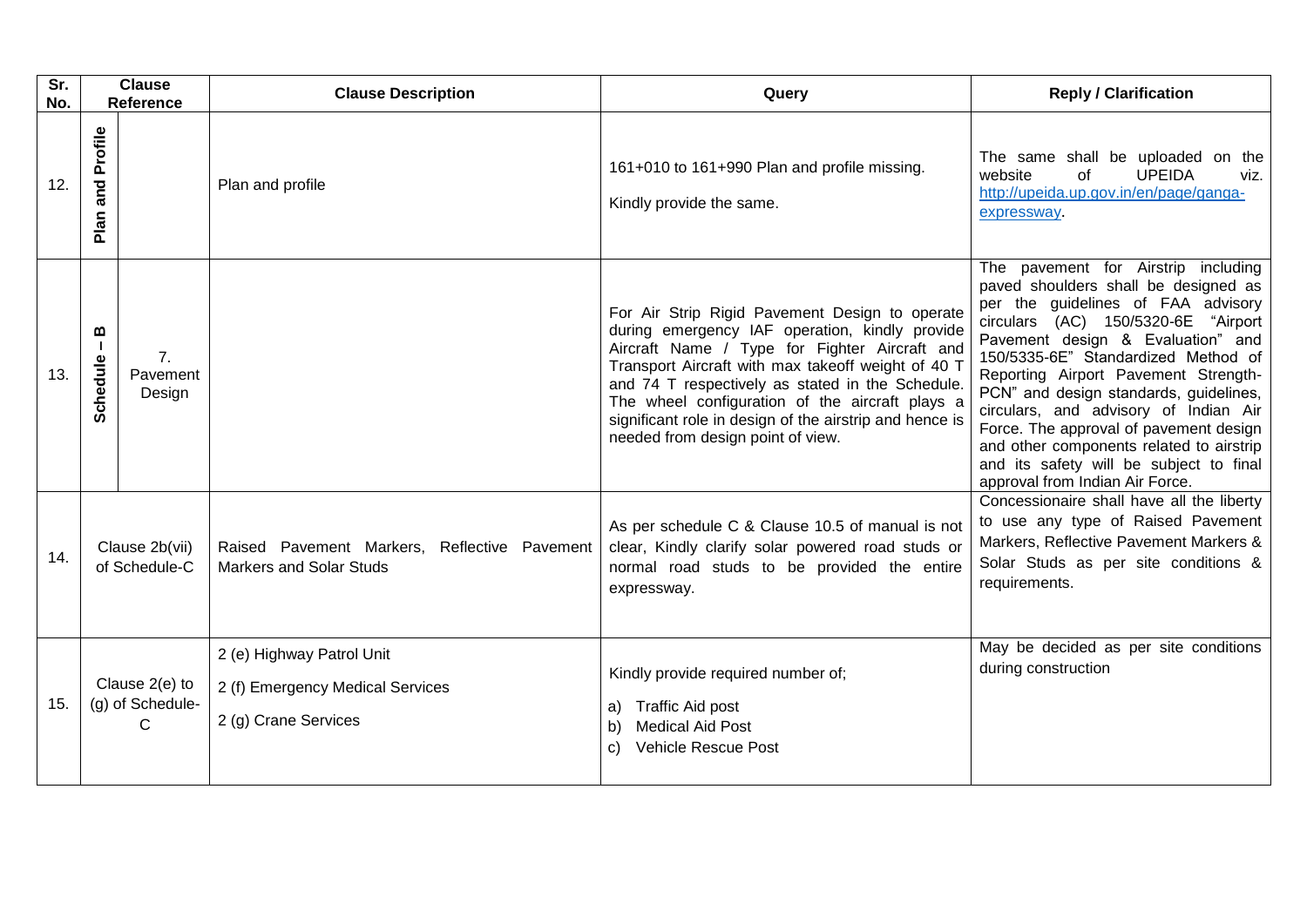| Sr.<br>No. | <b>Clause</b><br>Reference           | <b>Clause Description</b>                                                                                                                                                                                                                                                                                                                                                                                                                                                                                                                                                                                                                                                                                                                                                                                                                            | Query                                                                                                                                                                                                                                                                                                                                                                                                                                                                                                                                             | <b>Reply / Clarification</b>                                                                                                                                                                                     |
|------------|--------------------------------------|------------------------------------------------------------------------------------------------------------------------------------------------------------------------------------------------------------------------------------------------------------------------------------------------------------------------------------------------------------------------------------------------------------------------------------------------------------------------------------------------------------------------------------------------------------------------------------------------------------------------------------------------------------------------------------------------------------------------------------------------------------------------------------------------------------------------------------------------------|---------------------------------------------------------------------------------------------------------------------------------------------------------------------------------------------------------------------------------------------------------------------------------------------------------------------------------------------------------------------------------------------------------------------------------------------------------------------------------------------------------------------------------------------------|------------------------------------------------------------------------------------------------------------------------------------------------------------------------------------------------------------------|
| 16.        | Schedule-X                           | Way side amenities & Electric Vehicle Charging<br>Stations: Concessionaire shall be allowed to develop<br>Wayside<br>Amenities<br>(WSA)<br>Expressway<br>for<br>commuters. WSAs have been provided at Ch.<br>175+000 & 254+200 approachable from both sides.<br>The tentative area of a WSA is 250m x 200m.<br>The WSA shall include washrooms, rest areas,<br>drinking water kiosks, Service stations, Fuel/ CNG<br>stations, Car, Truck and Bus parking area, Electric<br>Vehicle Charging Stations, Food outlets, Landscaping,<br>Signboards, Garage area, Truck lay-byes and Public<br>utilities as per drawings attached in the Vol-IV of Bid<br>documents. For the avoidance of doubt, no facility for<br>Fuel/ CNG stations/ Electric Vehicle Charging Stations<br>shall be permitted without undertaking all activities<br>mentioned for WSA | Way Side Amenities not mentioned in schedule-C,<br>therefore kindly clarify Way Side Amenities (WSA)<br>required or not.                                                                                                                                                                                                                                                                                                                                                                                                                          | Concessionaire shall have discretion to<br>develop Wayside Amenities as per<br>Schedule-X. It is not obligatory for any<br>Concessionaire<br>to<br>take<br><b>up</b><br>the<br>development of Wayside Amenities. |
| 17         | CI 4.8.4<br>Annexure I<br>Schedule B | 4.8 Vehicular, Light Vehicular and Small Vehicular<br>Underpass<br>4.8.4 Soffit level of the Underpasses shall be<br>followed as per details given in GADs of respective<br>structures given in Vol-IV (Drawings) of the Bidding<br>documents.                                                                                                                                                                                                                                                                                                                                                                                                                                                                                                                                                                                                       | As per Revised RFP cum RFQ document sub<br>clause 4.8.4, soffit level of the Underpass shall<br>be followed as per details given in GADs of<br>respective structures.<br>Being DBFOT project Concessionaire should<br>have freedom to design the entire project<br>including the FRLs and soffit levels of structures<br>and maintain the project during concession<br>period duly satisfying the site requirement,<br>relevant codes and specifications.<br>We request the Authority to kindly review and<br>remove the said restrictive clause. | Minimum difference between OGL &<br>Soffit level shall be as mentioned in<br>respective GADs of the structures.<br>Not Tenable                                                                                   |